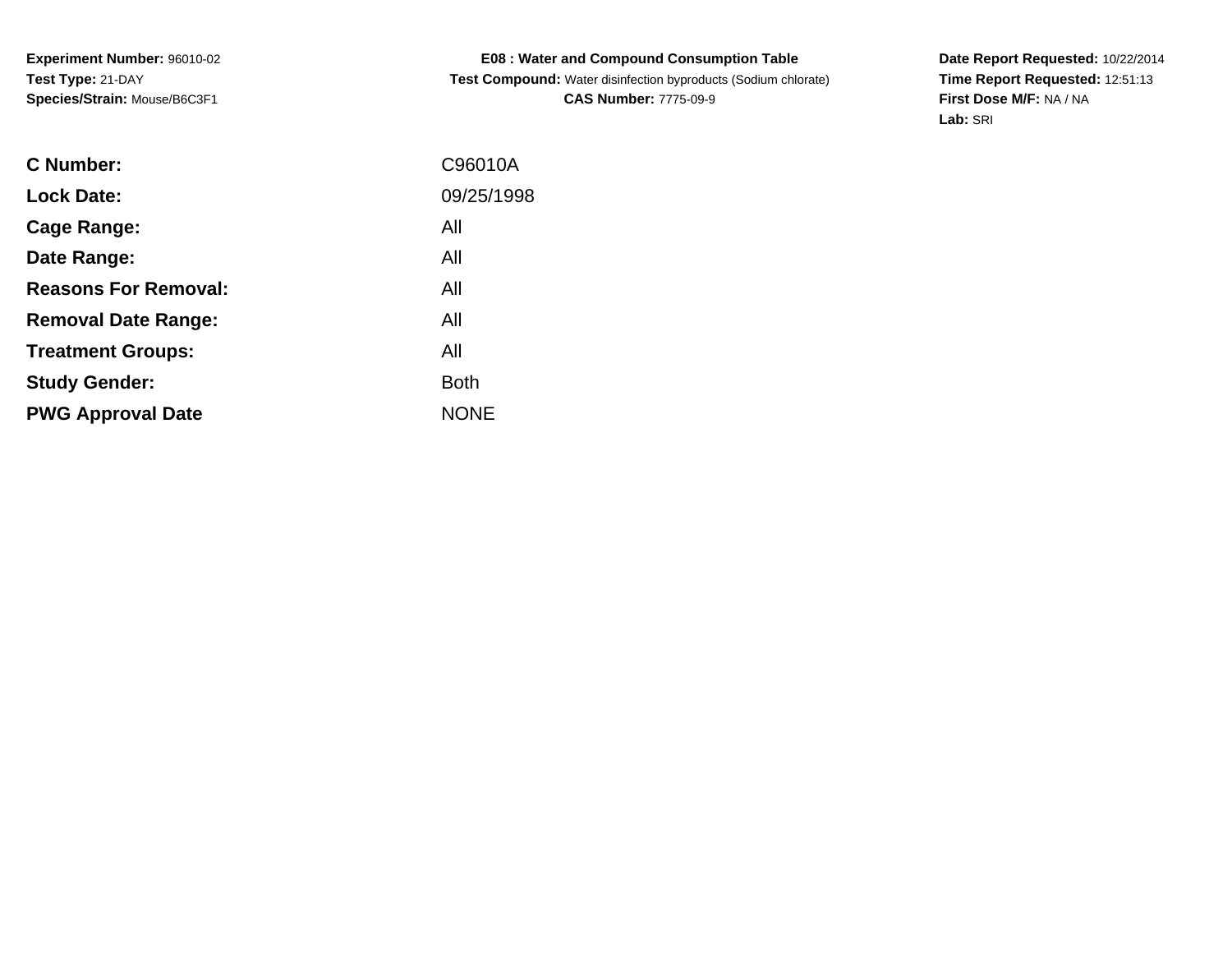**Test Compound:** Water disinfection byproducts (Sodium chlorate)

**CAS Number:** 7775-09-9

**Date Report Requested:** 10/22/2014 **Time Report Requested:** 12:51:13**First Dose M/F:** NA / NA**Lab:** SRI

# **MALE**

| week |                       | <b>125 MG/L</b>      |                      |                          |                       |                      |                      |                          | <b>250 MG/L</b>      |                     |                       |                      |                      |                          |              |                     |
|------|-----------------------|----------------------|----------------------|--------------------------|-----------------------|----------------------|----------------------|--------------------------|----------------------|---------------------|-----------------------|----------------------|----------------------|--------------------------|--------------|---------------------|
|      | DAILY<br><b>WATER</b> | <b>WATER</b><br>hour | <b>BODY</b><br>WT(g) | <b>NUM</b><br><b>WTS</b> | DAILY<br><b>WATER</b> | <b>WATER</b><br>hour | <b>BODY</b><br>WT(g) | <b>NUM</b><br><b>WTS</b> | DOSE/<br><b>CTRL</b> | DOSE/<br><b>DAY</b> | DAILY<br><b>WATER</b> | <b>WATER</b><br>hour | <b>BODY</b><br>WT(g) | <b>NUM</b><br><b>WTS</b> | DOSE<br>CTRL | DOSE/<br><b>DAY</b> |
|      | 4.6                   | 665                  | 24.5                 | 10                       | 4.6                   | 710                  | 24.2                 | 10                       | 1.00                 | 23.8                | 4.6                   | 710                  | 24.4                 | 10                       | 1.00         | 47.1                |
|      | 4.0                   | 1663                 | 26.1                 | 10                       | 4.5                   | 1691                 | 25.9                 | 10                       | 1.13                 | 21.7                | 4.3                   | 1644                 | 26.1                 | 10                       | 1.08         | 41.2                |
|      | 4.9                   | 1461                 | 27.7                 | 10                       | 4.7                   | 1568                 | 28.0                 | 10                       | 0.96                 | 21.0                | 4.6                   | 1650                 | 28.0                 | 10                       | 0.94         | 41. i               |
|      | 4.5                   | 846                  |                      |                          | 4.8                   | 940                  |                      |                          | 1.07                 |                     | 4.4                   | 940                  |                      |                          | 0.98         |                     |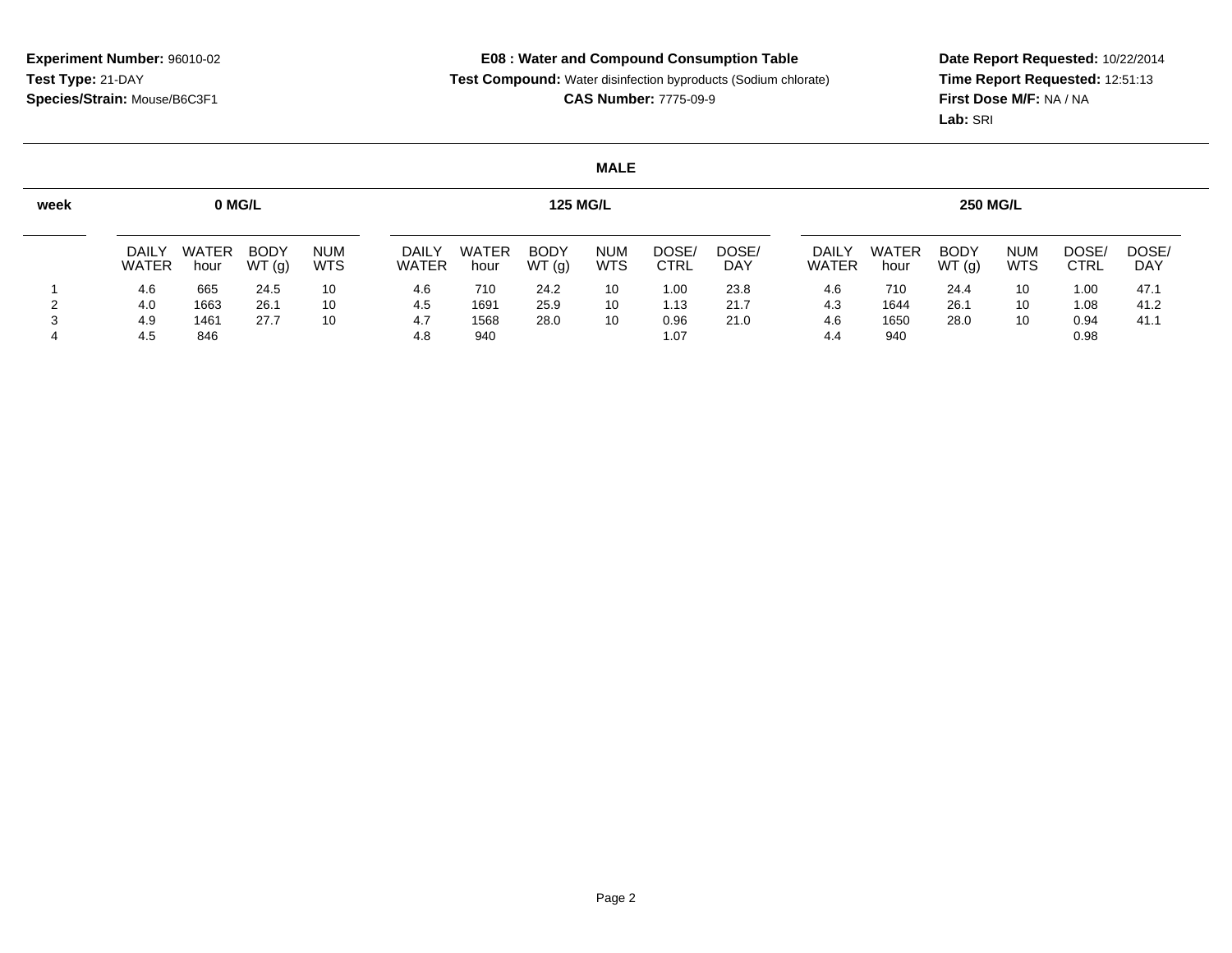**Test Compound:** Water disinfection byproducts (Sodium chlorate)

**CAS Number:** 7775-09-9

**Date Report Requested:** 10/22/2014 **Time Report Requested:** 12:51:13**First Dose M/F:** NA / NA**Lab:** SRI

# **MALE**

| week | <b>500 MG/L</b>       |                      |                      |                          |                      |              |  | <b>1000MG/L</b>              |                      |                      |                          |                      |                     |  |
|------|-----------------------|----------------------|----------------------|--------------------------|----------------------|--------------|--|------------------------------|----------------------|----------------------|--------------------------|----------------------|---------------------|--|
|      | DAILY<br><b>WATER</b> | <b>WATER</b><br>hour | <b>BODY</b><br>WT(g) | <b>NUM</b><br><b>WTS</b> | DOSE/<br><b>CTRL</b> | DOSE/<br>DAY |  | <b>DAILY</b><br><b>WATER</b> | <b>WATER</b><br>hour | <b>BODY</b><br>WT(g) | <b>NUM</b><br><b>WTS</b> | DOSE/<br><b>CTRL</b> | DOSE/<br><b>DAY</b> |  |
|      | 4.6                   | 568                  | 23.9                 | 10                       | 1.00                 | 96.2         |  | 4.4                          | 710                  | 24.2                 | 10                       | 0.96                 | 181.8               |  |
| າ    | 4.5                   | 1536                 | 26.4                 | 10                       | 1.13                 | 85.2         |  | 4.3                          | 1548                 | 25.8                 | 10                       | 1.08                 | 166.7               |  |
| 3    | 4.6                   | 1494                 | 28.0                 | 10                       | 0.94                 | 82.1         |  | 4.7                          | 1620                 | 27.5                 | 10                       | 0.96                 | 170.9               |  |
| 4    | 4.9                   | 935                  |                      |                          | 1.09                 |              |  | 4.9                          | 940                  |                      |                          | 1.09                 |                     |  |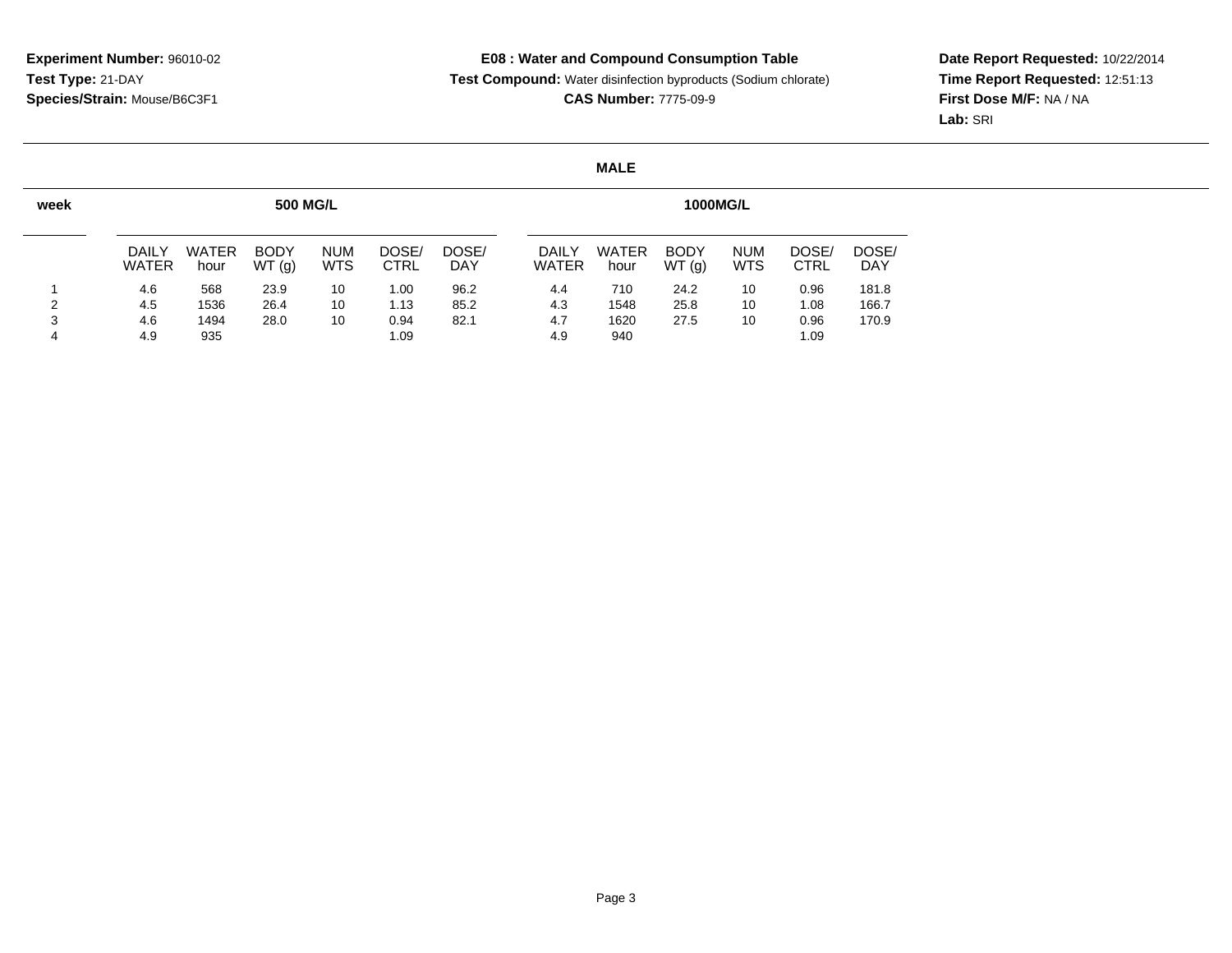**Test Compound:** Water disinfection byproducts (Sodium chlorate)**CAS Number:** 7775-09-9

**Date Report Requested:** 10/22/2014 **Time Report Requested:** 12:51:13**First Dose M/F:** NA / NA**Lab:** SRI

# **MALE**

| week | <b>2000MG/L</b> |               |                      |                          |                      |              |  |  |  |  |  |  |  |
|------|-----------------|---------------|----------------------|--------------------------|----------------------|--------------|--|--|--|--|--|--|--|
|      | DAIL Y<br>WATER | WATER<br>hour | <b>BODY</b><br>WT(q) | <b>NUM</b><br><b>WTS</b> | DOSE/<br><b>CTRL</b> | DOSE/<br>DAY |  |  |  |  |  |  |  |
| 1    | 4.3             | 710           | 24.3                 | 10                       | 0.93                 | 353.9        |  |  |  |  |  |  |  |
| 2    | 4.3             | 1695          | 25.9                 | 10                       | 1.08                 | 332.0        |  |  |  |  |  |  |  |
| 3    | 5.1             | 1440          | 27.9                 | 10                       | 1.04                 | 365.6        |  |  |  |  |  |  |  |
| 4    | 4.8             | 846           |                      |                          | 1.07                 |              |  |  |  |  |  |  |  |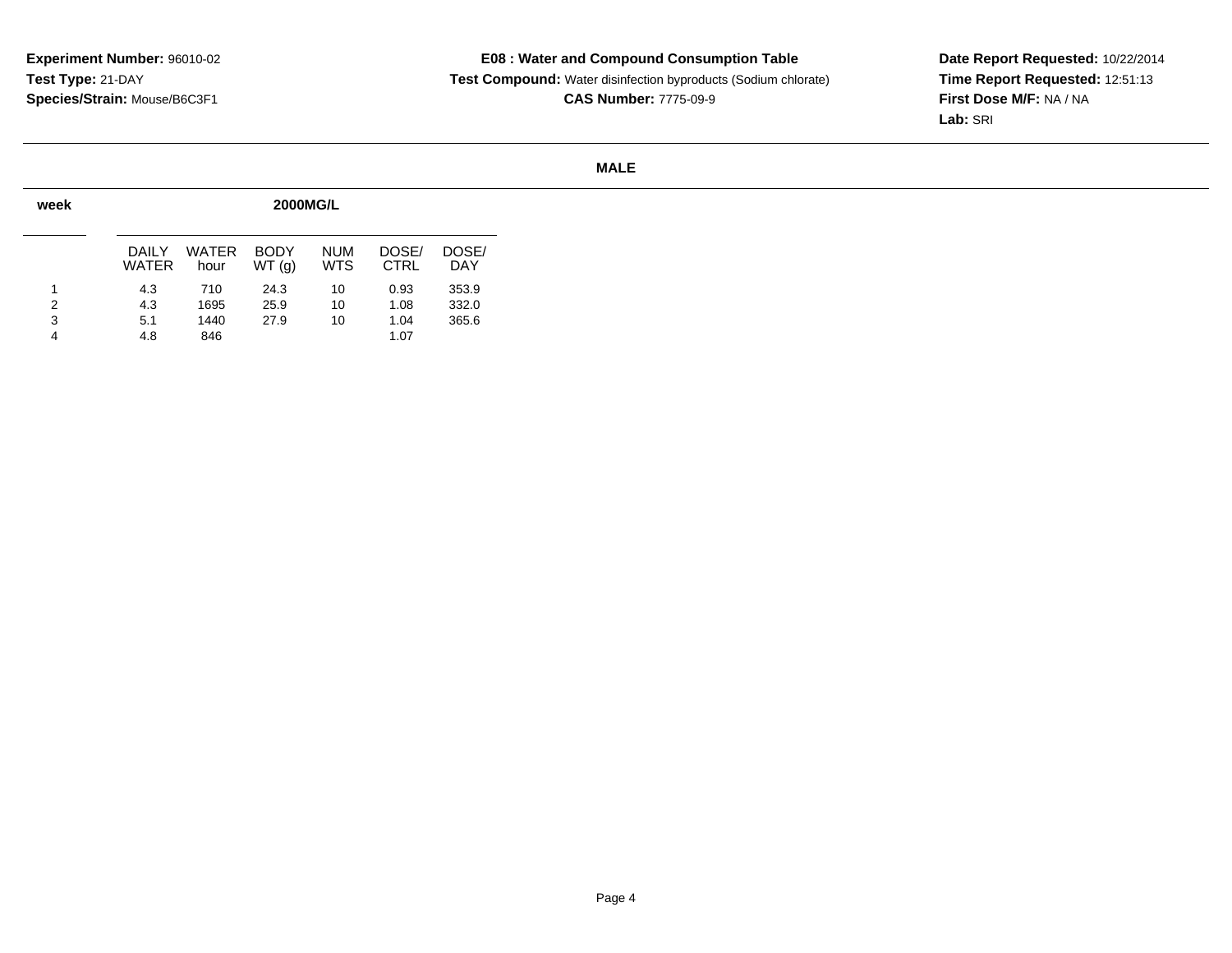**Experiment Number:** 96010-02**Test Type:** 21-DAY**Species/Strain:** Mouse/B6C3F1

**E08 : Water and Compound Consumption Table Test Compound:** Water disinfection byproducts (Sodium chlorate)**CAS Number:** 7775-09-9

\*\*\*END OF MALE DATA\*\*\*

**Date Report Requested:** 10/22/2014 **Time Report Requested:** 12:51:13**First Dose M/F:** NA / NA**Lab:** SRI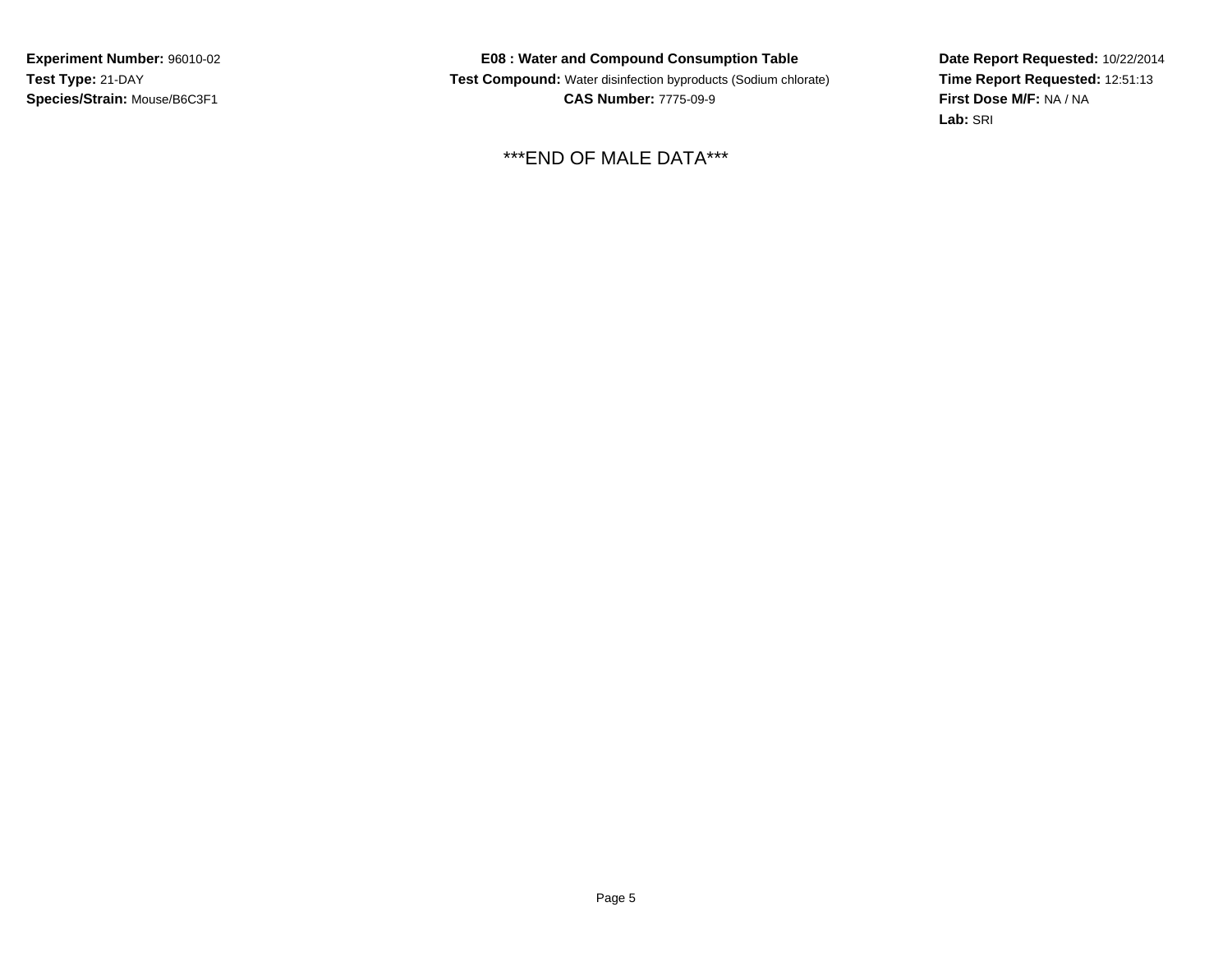**Test Compound:** Water disinfection byproducts (Sodium chlorate)

**CAS Number:** 7775-09-9

**Date Report Requested:** 10/22/2014 **Time Report Requested:** 12:51:13**First Dose M/F:** NA / NA**Lab:** SRI

#### **FEMALE**

| week |                       | 0 MG/L<br><b>125 MG/L</b> |                      |                   |                       |               |                      |                          | <b>250 MG/L</b> |                     |                       |                      |                      |                          |               |                     |
|------|-----------------------|---------------------------|----------------------|-------------------|-----------------------|---------------|----------------------|--------------------------|-----------------|---------------------|-----------------------|----------------------|----------------------|--------------------------|---------------|---------------------|
|      | DAILY<br><b>WATER</b> | <b>WATER</b><br>hour      | <b>BODY</b><br>WT(g) | <b>NUM</b><br>WTS | DAILY<br><b>WATER</b> | WATER<br>hour | <b>BODY</b><br>WT(g) | <b>NUM</b><br><b>WTS</b> | DOSE<br>CTRL    | DOSE/<br><b>DAY</b> | DAILY<br><b>WATER</b> | <b>WATER</b><br>hour | <b>BODY</b><br>WT(g) | <b>NUM</b><br><b>WTS</b> | DOSE.<br>CTRL | DOSE/<br><b>DAY</b> |
|      | 2.8                   | 698                       | 19.1                 | 10                | 2.8                   | 698           | 18.9                 | 10                       | 1.00            | 18.5                | 3.3                   | 698                  | 18.8                 | 10                       | 1.18          | 43.9                |
|      | 3.8                   | 1455                      | 19.6                 | 10                | 3.4                   | 1694          | 19.4                 | 10                       | 0.89            | 21.9                | 3.4                   | 1187                 | 18.9                 | 10                       | 0.89          | 45.0                |
|      | 3.6                   | 1666                      | 21.3                 | 10                | 3.6                   | 1397          | 21.3                 | 10                       | 1.00            | 21.7                | 3.9                   | 1296                 | 20.9                 | 10                       | 1.08          | 46.7                |
|      | 3.2                   | 940                       |                      |                   | 3.4                   | 941           |                      |                          | 1.06            |                     | 3.5                   | 942                  |                      |                          | 1.09          |                     |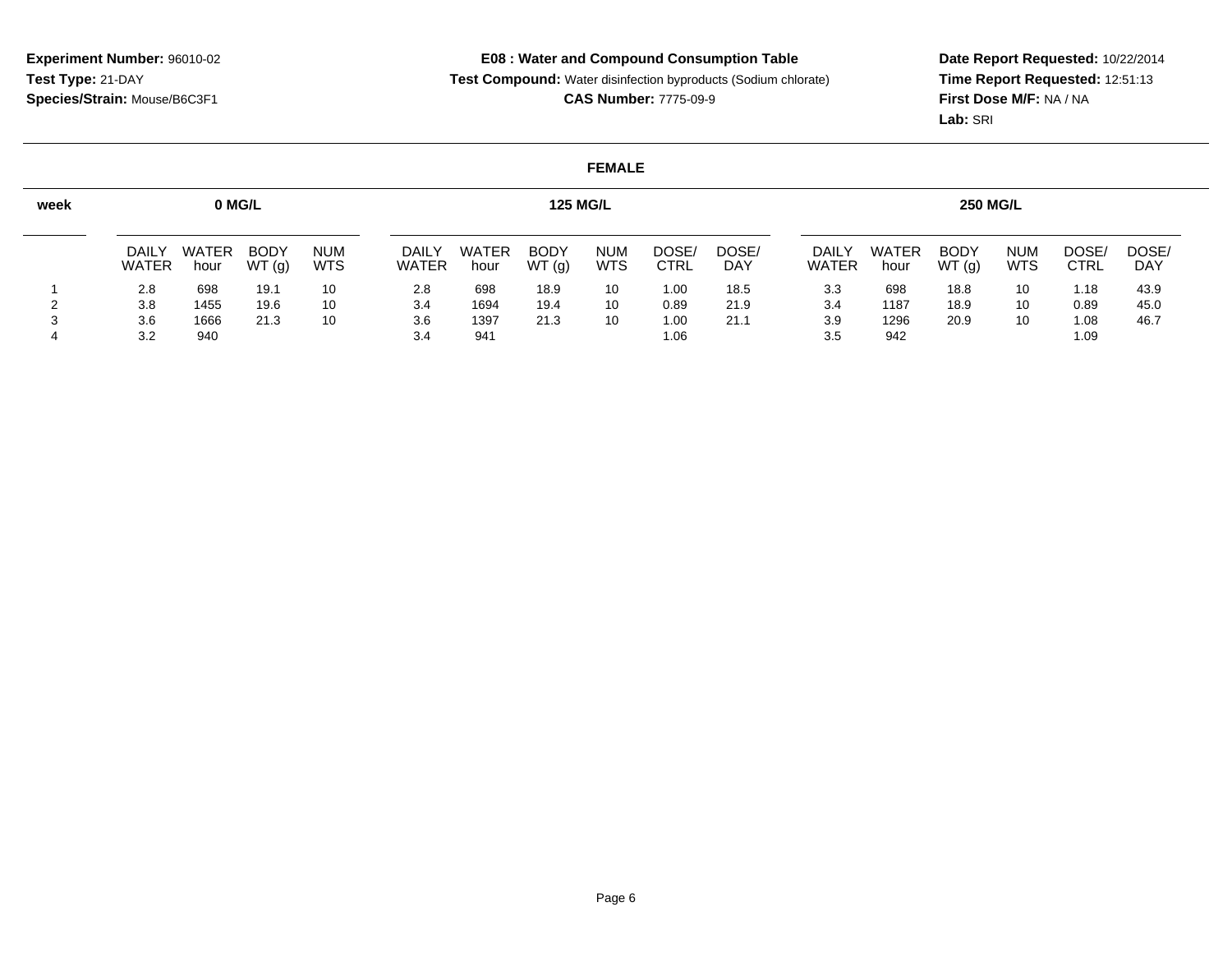**Test Compound:** Water disinfection byproducts (Sodium chlorate)**CAS Number:** 7775-09-9

**Date Report Requested:** 10/22/2014 **Time Report Requested:** 12:51:13**First Dose M/F:** NA / NA**Lab:** SRI

#### **FEMALE**

| week |                              |                      | <b>500 MG/L</b>      |                          |                      |              | <b>1000MG/L</b> |                              |               |                      |                   |               |                     |
|------|------------------------------|----------------------|----------------------|--------------------------|----------------------|--------------|-----------------|------------------------------|---------------|----------------------|-------------------|---------------|---------------------|
|      | <b>DAILY</b><br><b>WATER</b> | <b>WATER</b><br>hour | <b>BODY</b><br>WT(g) | <b>NUM</b><br><b>WTS</b> | DOSE/<br><b>CTRL</b> | DOSE/<br>DAY |                 | <b>DAILY</b><br><b>WATER</b> | WATER<br>hour | <b>BODY</b><br>WT(g) | <b>NUM</b><br>WTS | DOSE/<br>CTRL | Dose/<br><b>DAY</b> |
|      | 3.0                          | 698                  | 19.1                 | 10                       | 1.07                 | 78.5         |                 | 3.5                          | 320           | 19.0                 | 10                | 1.25          | 184.2               |
| າ    | 3.5                          | 1694                 | 19.4                 | 10                       | 0.92                 | 90.2         |                 | 3.3                          | 1693          | 19.6                 | 10                | 0.87          | 168.4               |
| 3    | 4.6                          | 1662                 | 20.4                 | 10                       | 1.28                 | 112.7        |                 | 4.7                          | 1662          | 21.1                 | 10                | 1.31          | 222.7               |
| 4    | 3.4                          | 942                  |                      |                          | 1.06                 |              |                 | 3.4                          | 944           |                      |                   | 1.06          |                     |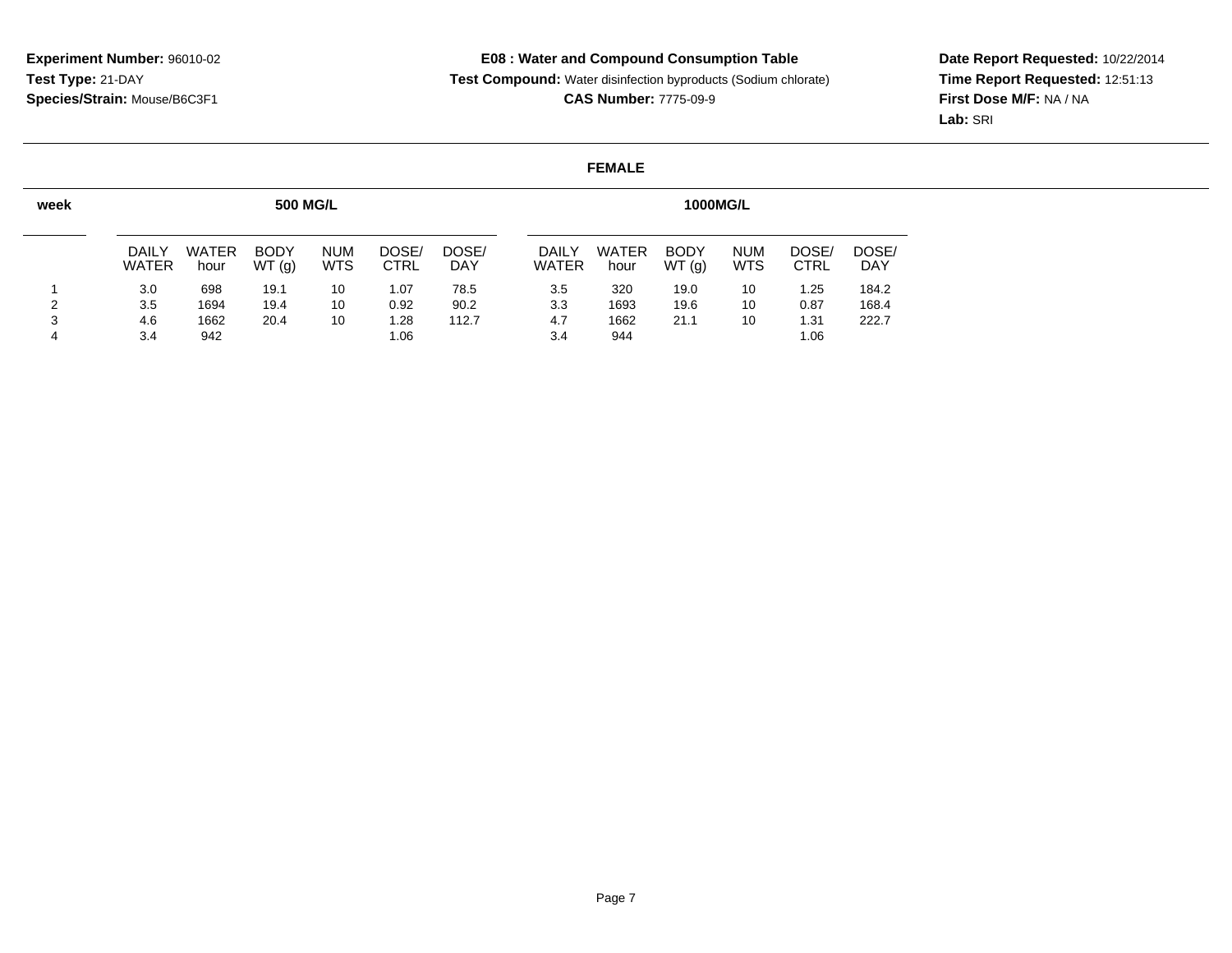**Test Compound:** Water disinfection byproducts (Sodium chlorate)**CAS Number:** 7775-09-9

**Date Report Requested:** 10/22/2014 **Time Report Requested:** 12:51:13**First Dose M/F:** NA / NA**Lab:** SRI

#### **FEMALE**

| week |                 | <b>2000MG/L</b> |                       |                          |                      |                     |  |  |  |  |  |  |  |
|------|-----------------|-----------------|-----------------------|--------------------------|----------------------|---------------------|--|--|--|--|--|--|--|
|      | DAIL Y<br>WATER | WATER<br>hour   | <b>BODY</b><br>WT (g) | <b>NUM</b><br><b>WTS</b> | DOSE/<br><b>CTRL</b> | DOSE/<br><b>DAY</b> |  |  |  |  |  |  |  |
| 1    | 2.7             | 698             | 18.3                  | 10                       | 0.96                 | 295.1               |  |  |  |  |  |  |  |
| 2    | 3.9             | 1186            | 18.8                  | 10                       | 1.03                 | 414.9               |  |  |  |  |  |  |  |
| 3    | 4.1             | 909             | 20.7                  | 10                       | 1.14                 | 396.1               |  |  |  |  |  |  |  |
| 4    | 3.4             | 944             |                       |                          | 1.06                 |                     |  |  |  |  |  |  |  |